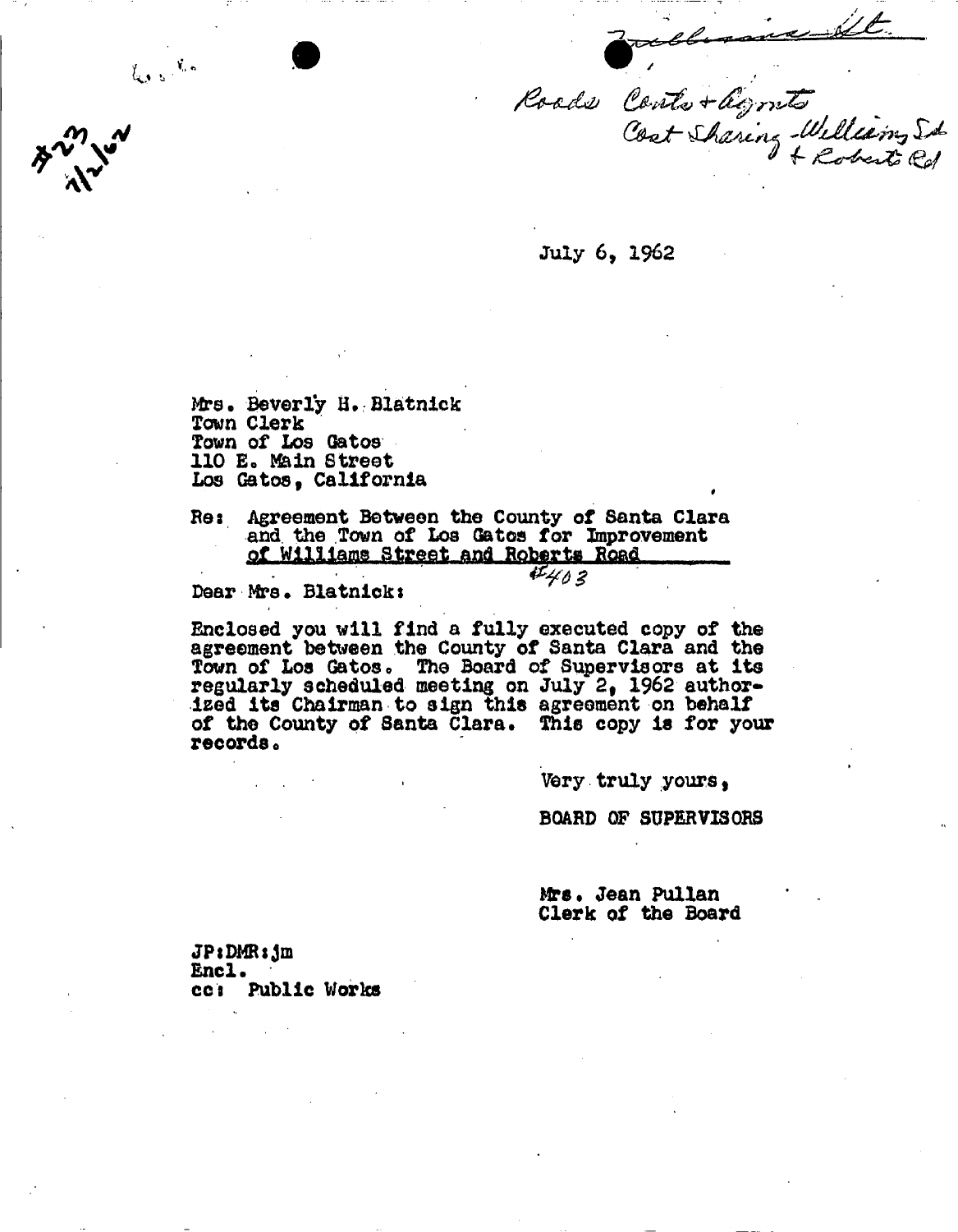## AGREEMENT

*A* <sup>1</sup> .

The COUNTY OF SANTA CLARA (hereinafter referred to as "County") *•i . ' .* ' ' ' . ' ' i • , and the TOWN OF LOS GATOS (hereinafter referred to as "Town") do enter into the following-agreement:

WHEREAS, County plans to improve Williams Street and Roberts Road as a county bond issue project; and

WHEREAS, County and Town do mutually desire to cooperate in the construction of a. portion of the improvements;

NOW, THEREFORE, it is agreed as follows:

*irj"* ' • '

T" *1* • '•• '

For and in consideration of the covenants and conditions to be kept and performed by County as set forth in this agreement, Town agrees:

To construct curbs, gutters, sidewalks, and base coarse paving on the northerly side of Williams Street between University Avenue and Oak Meadow Park entrance in accordance with the plan. marked "Exhibit A", a copy of which is attached hereto and made  $\mathbf{r} = \mathbf{r} \cdot \mathbf{r}$  . The set of  $\mathbf{r} = \mathbf{r} \cdot \mathbf{r}$ a. part hereof.

2. To require any contractor engaged to perform the work and improvements to take out and maintain at all times during performance of any work to be done hereunder, a policy or policies of public liability and property damage insurance; naming thereon the Town, its officers and employees, and the County, its officers and. employees, as insureds against liability'of any kind whatsoever arising out of, or in any way connected with, the work and improvements to be performed by, for, or on behalf of, the con-. tractor. Both personal and property damage insurance must be on an occurrence basis; and said policy or policies shall provide

 $ce:$  Pub.  $w$ ke.  $w$  .  $w$  .  $w$  .  $w$  .  $w$  .  $w$  .  $w$  .  $w$  .  $w$  .  $w$  .  $w$  .  $w$ Lis Satos

ADOPT: 21/ CUES: SLMWD  $\mathsf{NO}_1$  . The state of the state of the state of the state  $\mathsf{NO}_2$ . The state of the state of the state of the state of the state of the state of the state of the state of the state of the state of the state of the st  $\mathcal{L} \left( \mathcal{L} \right) = \mathcal{L} \left( \mathcal{L} \right)$  . The set of  $\mathcal{L} \left( \mathcal{L} \right)$  is a set of  $\mathcal{L} \left( \mathcal{L} \right)$  . The set of  $\mathcal{L} \left( \mathcal{L} \right)$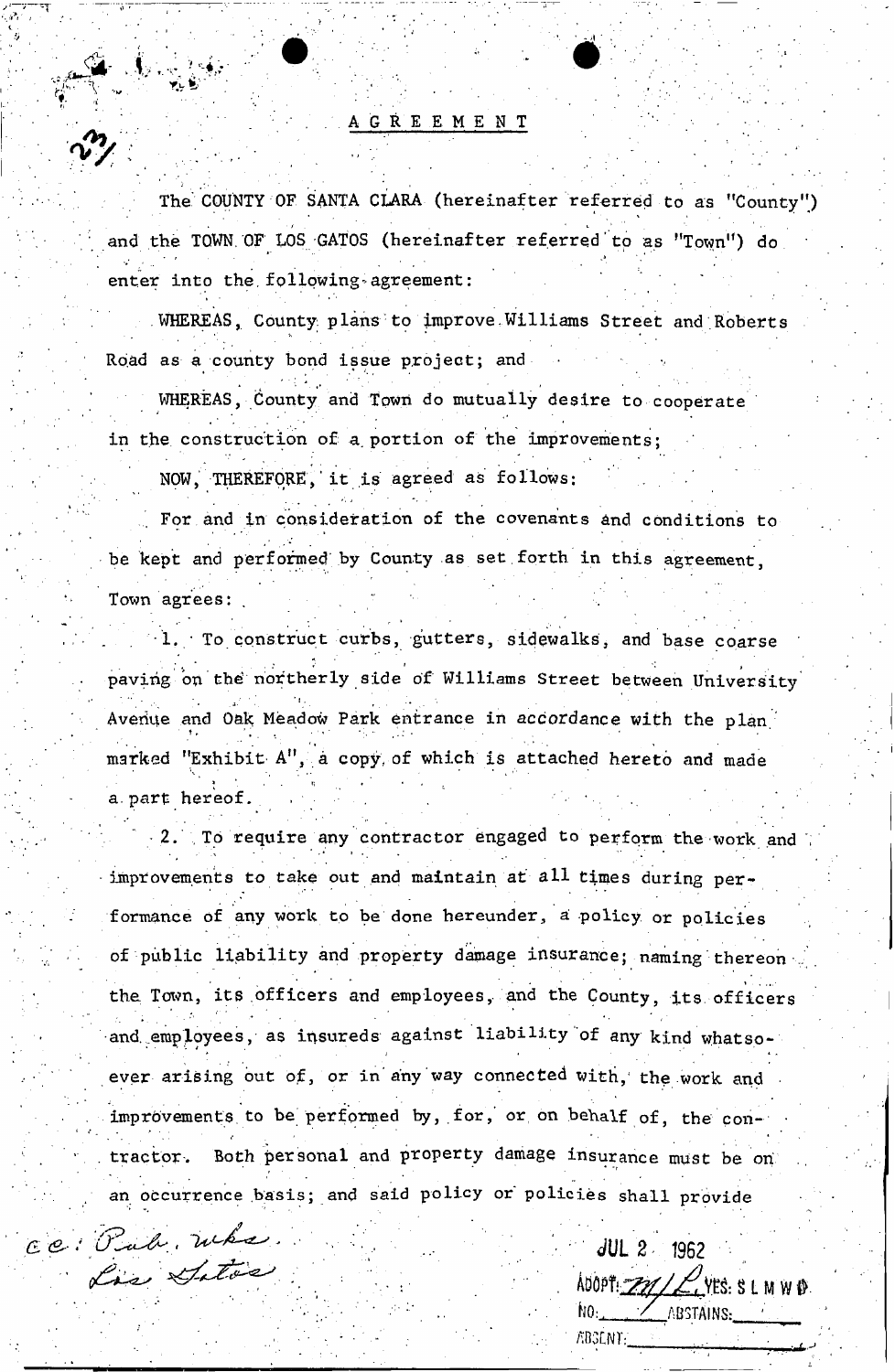that the coverage afforded thereby shall be primary coverage to the full limit of liability stated in the declarations, and that. if the County, its officers and employees, respectively, have other, insurance against' any loss covered, by said policy or ' policies, said other insurance shall be deemed excess insurance only. Said policy or policies shall provide coverage to the County, its officers and employees in the following amounts: For personal injury -  $$100,000$  each person,  $$300,000$  each occurrence; for property.damage - \$50,000 on account of any one occurrence with an aggregate limit of not lesp than \$200,000.

Town shall require the contractor to file with the Town Council, at the time of execution of any contract awarded to the contractor for the performance of said work and improvement, a certificate showing insurance coverage as aforesaid and showing that said policy or policies shall not be cancelled or reduced in coverage without giving to the Town Council not less than ten (10) days prior written notice of intention so to do. 3. To notify County of the completion of the construction

contract.

For, and in consideration of the covenants and conditions to be kept and performed by Town, as set forth in this agreement,

County agrees:

To pay Town promptly upon receipt of notice of completion of construction contract, Six Thousand Six Hundred Dollars (\$6600) **from** bond' funds allocated to be spent by County.on highway projects within Town.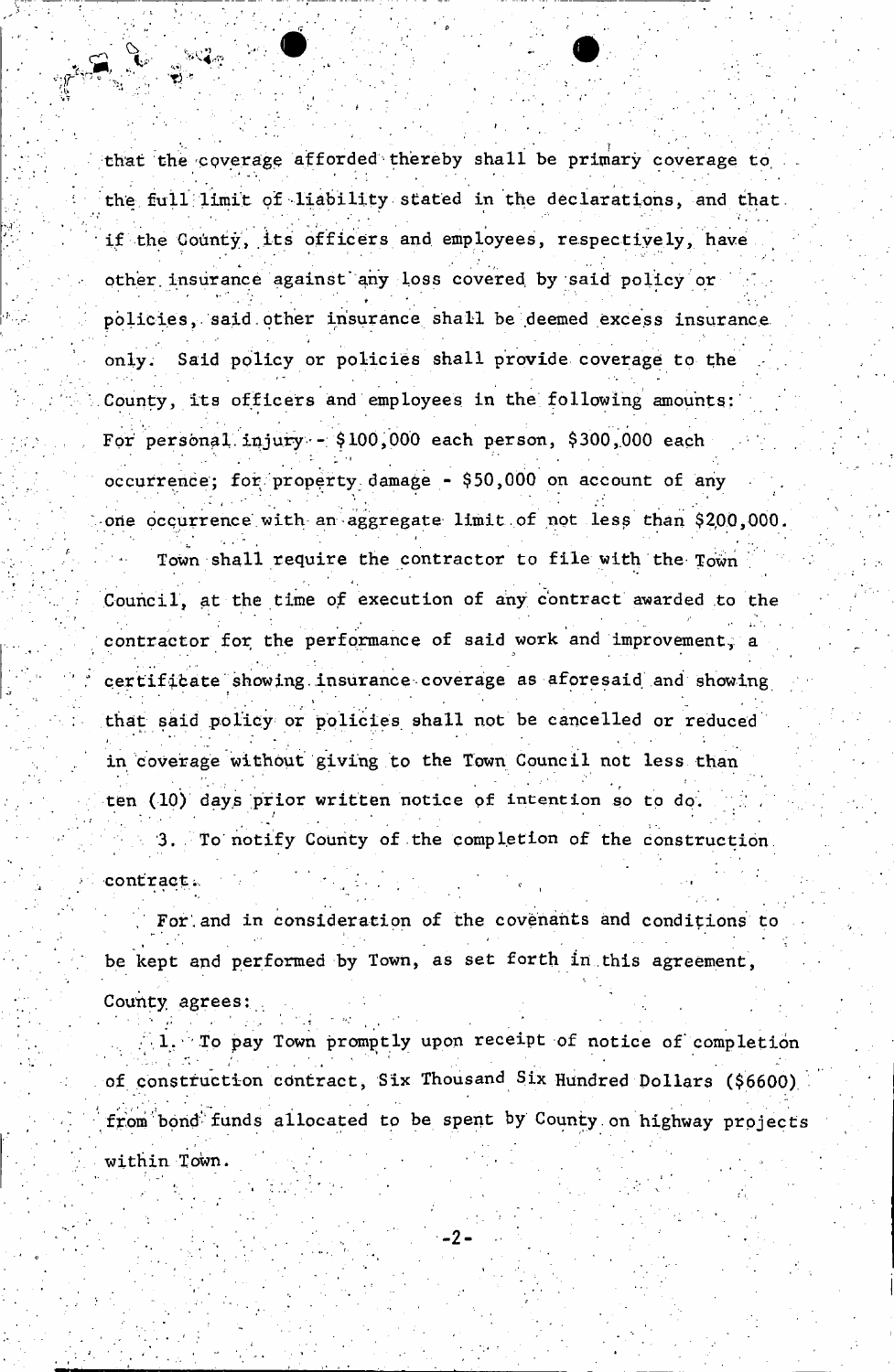'IN WITNESS WHEREOF, the parties hereto have caused this agreement to be executed by their respective officers duly authorized, by County this day of JUL 2 1962 ;.. 1962, and by Town this  $25\frac{20}{3}$  day of  $\frac{1962}{3}$ .

an

COUNTY OF SANTA CLARA ry *Seart It (eleverture*) By Yareter EL CR  $i\ell\mathcal{A}$ 

I

ATTEST: JEAN PULLAN, Clerk of the Board of\_Supervisors

, G $\omega_{\rm e}$ 

 $\mathcal{C}_{0}$ 7

r'l

TOWN OF LOS GATOS'

 $-3 - 1$ 

 $\cdot$  , By  $\ge$ Mayor

ATTEST: *<sup>a</sup> / : Al^r , A*  City :Clerk r

 $WMS:meb - 6/21/62$